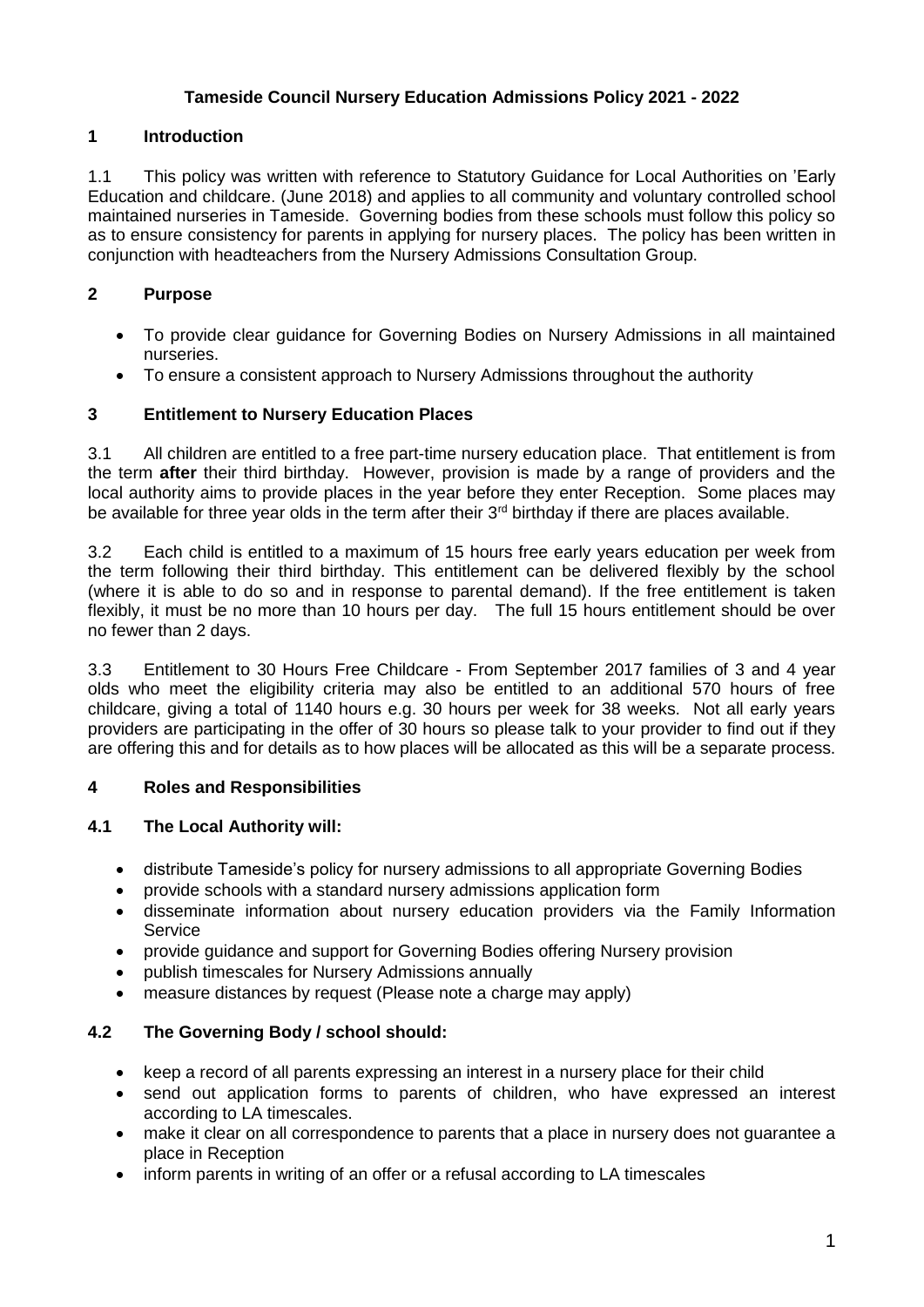- provide copies of the following leaflets/factsheets to parents who have been refused a place:
	- o Free entitlement funding Directory
	- o Admissions to Nursery Classes 2021/22
	- o How to claim your free early education place

#### **4.3 Parents / Carers are expected to:**

- register their interest in a particular school by contacting that school
- complete and return an application form according to given timescales
- confirm acceptance of a place

#### **4.4 Additional Notes for Voluntary Aided Schools**

This policy has been written in conjunction with headteachers from the Nursery Admissions Consultation Group. The Group included headteachers from voluntary aided primary schools. The recommendation from the Nursery Admissions Consultation Group was that voluntary aided schools should adopt Tameside Council Nursery Education Admissions Policy 2021 – 2022 in its entirety. This will ensure consistency for parents and carers when choosing a maintained nursery setting for their child as all schools will have the same admission criteria. It also maintains a separation between nursery and Reception provision.

#### **4.5 Therefore, the Governing Bodies of voluntary aided schools must:**

#### **Either**

formally adopt the Tameside Council Nursery Education Admissions Policy 2021 – 2022

formulate their own admissions policy which may include faith criteria

**and**

**or** 

ensure that their nursery admissions policy complies with all relevant legislation including Statutory Guidance for Local Authorities on Early Education and Childcare, June 2018.

#### **5 Allocation of Nursery Places**

5.1 Places will be allocated to Tameside residents who will be 4 years old between 1 September 2021 and 31 August 2022 in the first instance.

5.2 Places should be offered to children who will become 4 years old between 1<sup>st</sup> September 2021 and 31<sup>st</sup> August 2022 (and therefore born between 1<sup>st</sup> September 2017 and 31st August 2018).

5.3 Where a school receives less applications from Tameside residents who will be 4 years old between 1 September 2021 and 31 August 2022 than there are places available, all must be offered places. Where a school receives more applications from Tameside residents who will be 4 years old between 1 September 2021 and 31 August 2022 than there are places available the following over subscription criteria must be applied in order:

## **1. Children in Public Care (Looked After Children)**

#### **2. Children with Exceptional Medical Needs or Home Circumstances and / or Special Educational Needs**

Written evidence must be provided from a doctor or other agency that he/she has exceptional needs which means that admission to a particular school nursery is essential. A panel of governors will make a decision as to whether to admit a child under this criterion using the evidence provided. All information provided will be treated in the strictest confidence.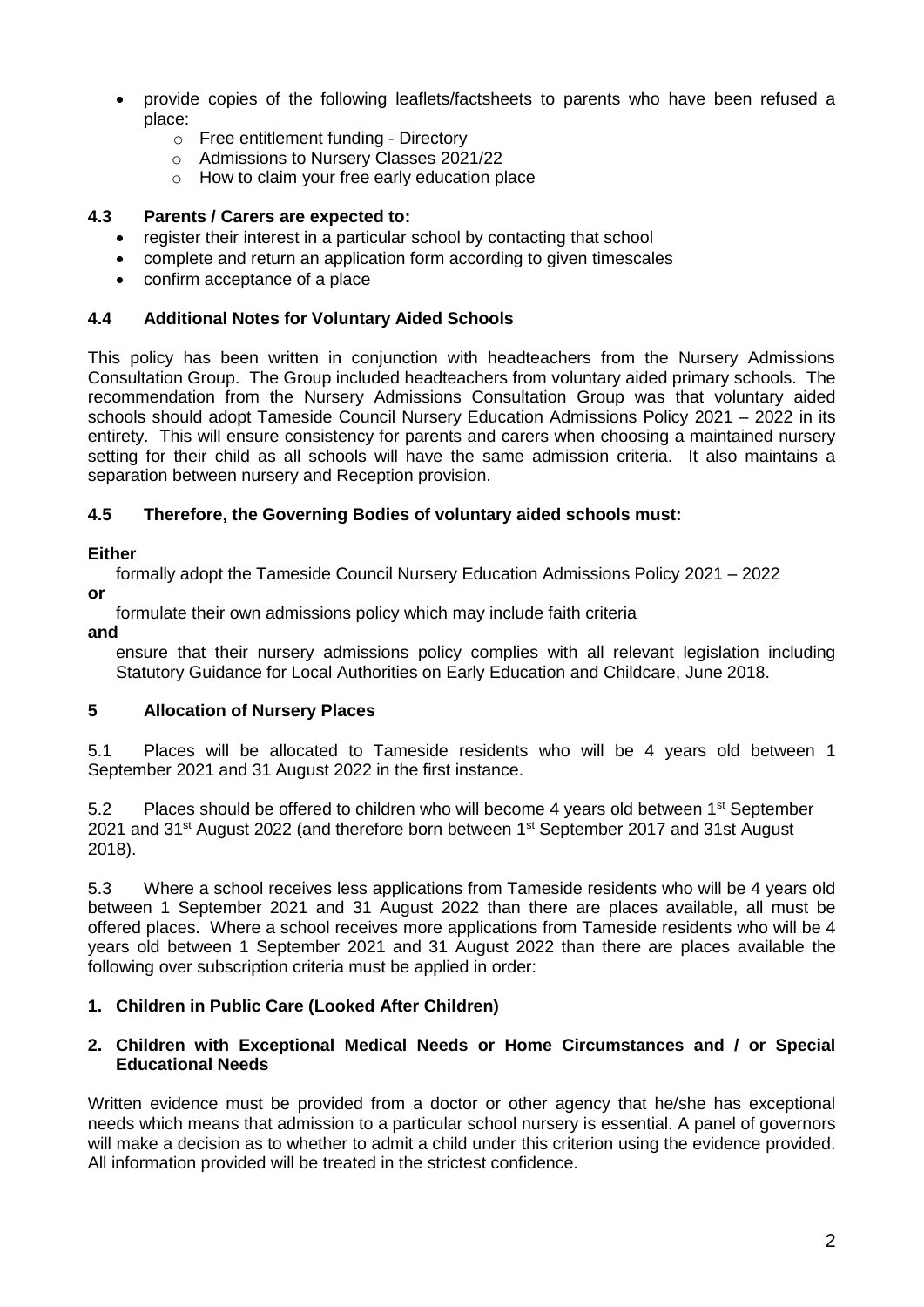*It is anticipated that the total number of children allocated places according to these criteria would form only a small proportion of the total number of children attending the Nursery.*

**3. Siblings:** this will apply where the applicant is 4 years old by 31<sup>st</sup> August 2022 and has brothers or sisters attending the school at the time of application, who will still be attending at the time of admission. Within the sibling tiebreaker, preference will be given to pupils living nearest to the school.\*

The sibling criterion includes; natural sisters/brothers; half-sisters/brothers; step sisters/brothers; adopted sisters/brothers; sisters/brothers of fostered children, and in each case living at the same address. This allows for the admittance of children whose siblings will still be attending the preferred school.

## **4. Age**

Priority will be given to children in the following order:

- 1 Children who will be 4 years old by 31st December 2021
- 2 Children who will be 4 years old by  $31<sup>st</sup>$  March 2022
- 3 Children who will be 4 years old by 31st August 2022

5.4 Where over subscription occurs in applying criteria 4.1, 4.2 or 4.3, a tiebreaker will be applied to all applications remaining within the criteria. Priority will be given to applicants who live closest to the school.

5.5 Distance will be measured as a straight line from the child's home address to the main gate to the school property using the LA's school admissions data mapping software, which uses a Geographical Information System based on Ordnance Survey.

5.6 The address from which distance will be measured will be the permanent residential address, at the time of application, of the parent with whom the child lives. Where a child lives with parents with shared responsibility, each for part of a week, the home address is the address from which the child travels to school for the majority of school days per week. If the number of days is exactly equal the home address will be that of the parent who receives the Child Benefit.

5.7 In the event of distances being the same for 2 or more applications where this distance would be the last place/s to be allocated, the place will be allocated to the pupil that is nearer using walking distance as measured using the local authority's school admissions data mapping software.

#### **6 Allocating places to Tameside resident children applying after the main allocation procedure has been completed**

6.1 Where a school still has nursery places available after the main allocation process has been completed, the Governing Body should offer places to subsequent applicants on a 'first come first served basis', as long as that child is of the correct age i.e. will become 4 years old between 1<sup>st</sup> September 2021 and 31<sup>st</sup> August 2022 (and therefore born between 1<sup>st</sup> September 2017 and 31st August 2018) and lives in Tameside. Should a Tameside resident parent request a place after the allocation process and the school has places available, a place should normally be offered.

## **7 Waiting Lists**

7.1 Where a school has allocated all its nursery places, it may operate a waiting list. If a place becomes available, it should be allocated to a child on the waiting list according to the over subscription criteria.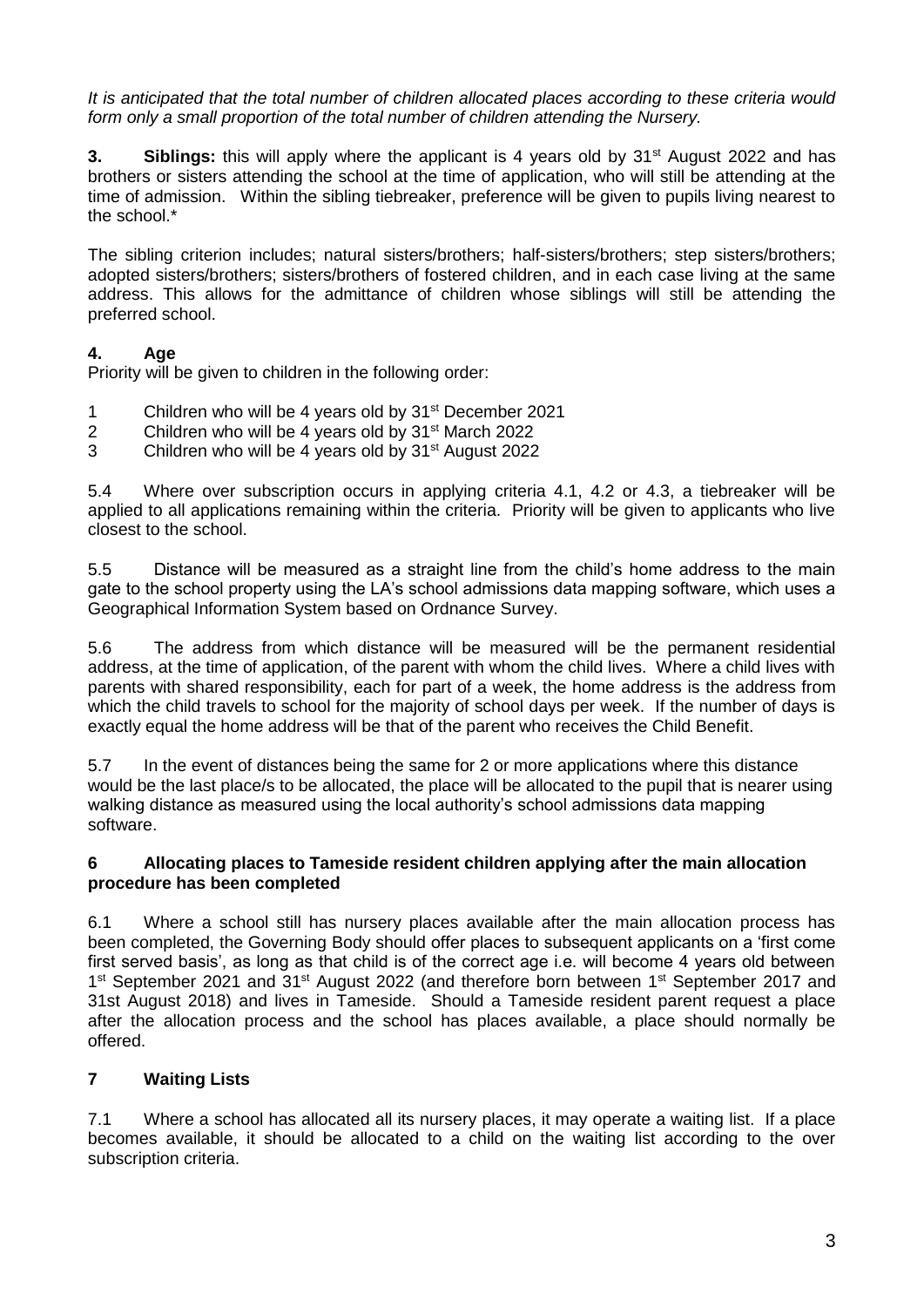#### **8 If a school still has nursery places available after the summer half term 2021, the following will apply**

8.1 Offering places to children who do not live in Tameside. Where a school still has nursery places available after the summer half term preceding the September that applicants wish to be admitted, these can be allocated to children who do not live in Tameside and who will become 4 years old between 1<sup>st</sup> September 2021 and 31<sup>st</sup> August 2022 (and therefore born between 1<sup>st</sup> September 2017 and 31st August 2018), according to the over subscription criteria.

#### **9 If a school still has nursery places available after the start of term in September 2021, the following may apply**

9.1 Offering places to children who will become 3 years old between 1st September 2021 and 31<sup>st</sup> December 2021 who live in Tameside. The governing body may decide that it will offer empty places to Tameside resident pupils who will become 3 years old between 1st September 2021 and 31st December 2021 if there are still places available after the start of term in September 2021. Pupils will not be able to start in the nursery until the beginning of the term **after** they become 3 i.e. January 2022 at the earliest. Pupils accepted into the nursery in this category will not be required to apply for a place in September 2022 as they will automatically continue in the nursery. Places must be offered using similar criteria as for the main allocation:

## **1 Children in Public Care (Looked After Children)**

#### **2 Children with Exceptional Medical Needs or Home Circumstances and / or Special Educational Needs**

## **3 Age**

Children who will be 3 years old by 31<sup>st</sup> December 2021 to start in January 2022

## **Tiebreaker - Siblings and Distance**

Where over subscription occurs in applying criteria 1, 2 or 3, a tiebreaker will be applied to all applications remaining within the criteria. Priority will be given to applicants who have a sibling in the school at the time of admission followed by applicants who live closest to the school.

#### **10 If a school still has nursery places available after the start of term in January 2022, the following may apply**

10.1 Offering places to children who will become 3 years old between 1st January 2022 and 31<sup>st</sup> March 2022 who live in Tameside. The governing body may decide that it will offer empty places to Tameside resident pupils who will become 3 years old between 1st January 2022 and 31<sup>st</sup> March 2022 if there are still places available after the start of term in January 2022. Pupils will not be able to start in the nursery until the beginning of the term **after** they become 3 i.e. after Easter 2022 at the earliest. Pupils accepted into the nursery in this category will not be required to apply for a place in September 2022 as they will automatically continue in the nursery. Places must be offered using similar criteria as for the main allocation:

## **1 Children in Public Care (Looked After Children)**

#### **2 Children with Exceptional Medical Needs or Home Circumstances and / or Special Educational Needs**

## **3 Age**

Children who will be 3 years old by 31<sup>st</sup> March 2022 to start after Easter 2022